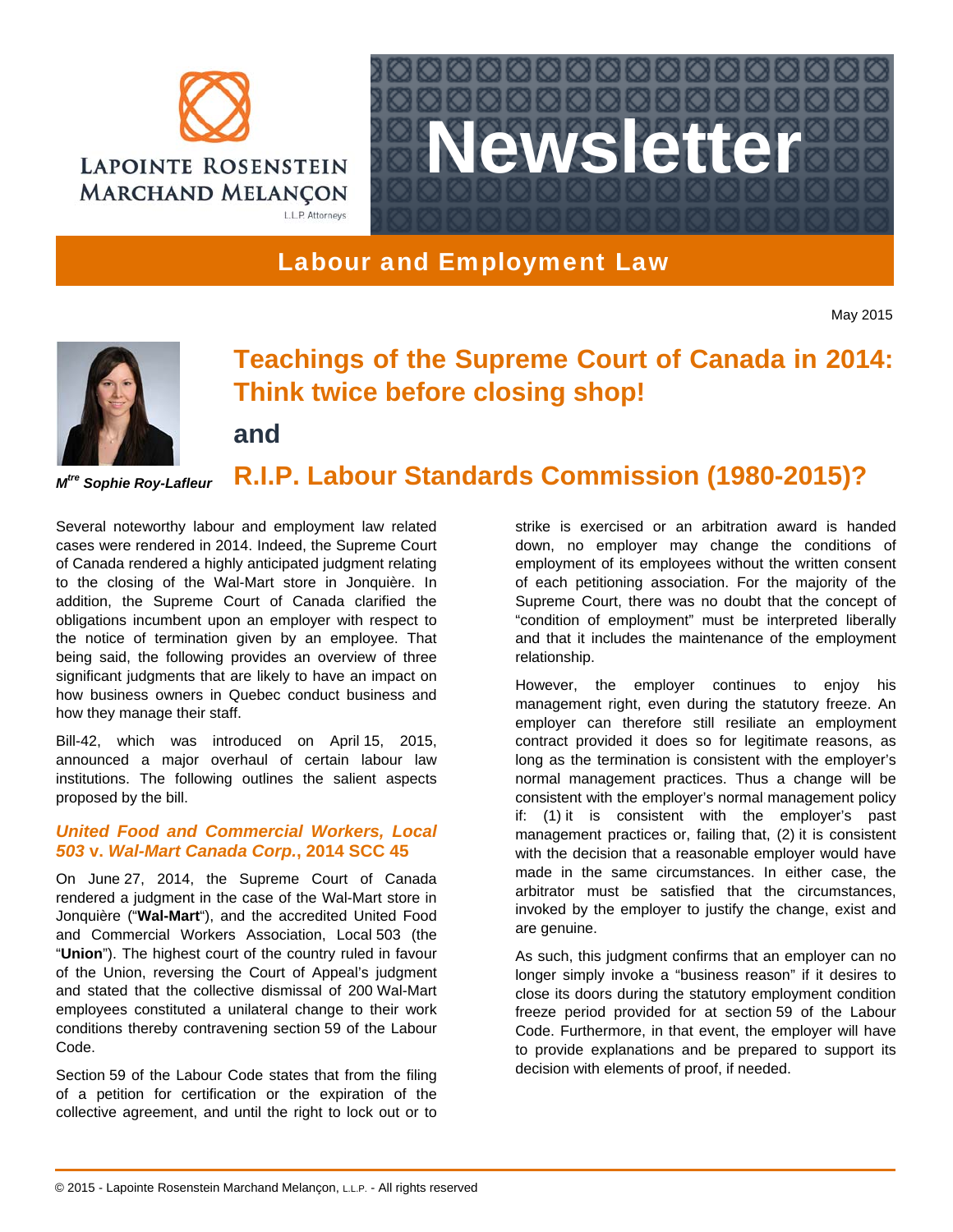#### *Quebec (Commission des normes du travail)* **v.** *Asphalte Desjardins inc.***, 2014 SCC 51**

In July 2014, the Supreme Court of Canada rendered a significant judgment with regard to notices of termination in the context of a contract of employment for an indeterminate term. In the case at hand, the employee gave his employer three weeks' notice of his intended resignation.

Having failed to convince the employee to remain with the company, the employer decided to terminate the employment contract immediately, without any other formalities, and without paying the employee any indemnity.

The Supreme Court of Canada concluded that the contract of employment was not automatically resiliated upon the employer's receipt of the employee's notice of termination. As such, the contractual relationship continues to exist and both parties must continue to perform their obligations under the contract until the notice period expires, which includes the obligation to give notice of termination as set out in article 2091 of the *Civil Code of Québec* (the "**C.C.Q.**").

Therefore, an employer who receives from an employee the notice of termination provided for in article 2091 *C.C.Q.* cannot terminate the contract of employment without in turn giving notice of termination or paying an indemnity in lieu of such notice.

Finally, this situation must be distinguished from that where an employee resigns effective immediately but nonetheless offers to keep working for a certain time. If the employer does indeed want the employee to leave immediately, there is "a meeting of minds" and notice of termination is unnecessary, given that a contract for an indeterminate term can be terminated by agreement of the parties. In such a case, because the termination of the employment does not flow from a unilateral act by the employer, the employer's obligation to pay an indemnity would not apply.

### *Allstate du Canada* **v.** *Daunais***, 2014 QCCA 586**

In this case, the Superior Court of Quebec had granted an indemnity equivalent to a notice of termination of 24 months, as well as moral damages to an employee who was dismissed without just cause. The employee in question was 51 years old, had worked for the employer for 32 years in a first-level management position and had an exemplary personnel file. The Court also took into

consideration other factors, including the employee's efforts to mitigate her losses, as well as the availability of similar employment having regard to the experience, training and qualifications of the employee.

The Court of Appeal stated that a notice of termination of 24 months must only be awarded in exceptional cases, and held that the employer's offer of 18 months was reasonable under the circumstances. Furthermore, the Court of Appeal stated that the judge of first instance had erred by awarding moral damages to the employee and that they were not justified given that the employer had not terminated the contract of employment in an abusive manner.

#### **Bill 42: C.N.T. 1980-2015**

Bill-42 focuses mainly on the administrative reorganization of Labour agencies and courts, including the elimination of the *Commission des normes du travail*, which was established in 1980. Specifically, the bill provides for the consolidation of three organizations, namely the *Commission de l'équité salariale*, the *Commission des normes du travail* and the *Commission de la santé et de la sécurité du travail du Québec* (CSST) into a single body: the *Commission des droits, de la santé et de la sécurité du travail*. Moreover, Bill-42 also seeks to establish an Administrative Labour Tribunal, which would in effect consolidate the *Commission des lésions professionnelles* and the *Commission des relations du travail* into one single court.

Amongst the other noteworthy changes, Bill-42 provides that employers will see their contributions under the *Act respecting Labour Standards* diminish from 0.08% to 0.07% of eligible earnings. This contribution will also serve to finance the new Commission's pay equity activities which are currently being financed by the government.

Bill-42 also provides for certain particular changes. For example, a worker will now be able to intervene in an application to share in the costs of the benefits submitted by an employer pursuant to section 329 of the *Act respecting industrial accidents and occupational diseases*. This section provides that an employer may, when an employee has a pre-existing handicap, request that the Commission charge the costs associated with the accident to its consolidated fund rather than to the employer.